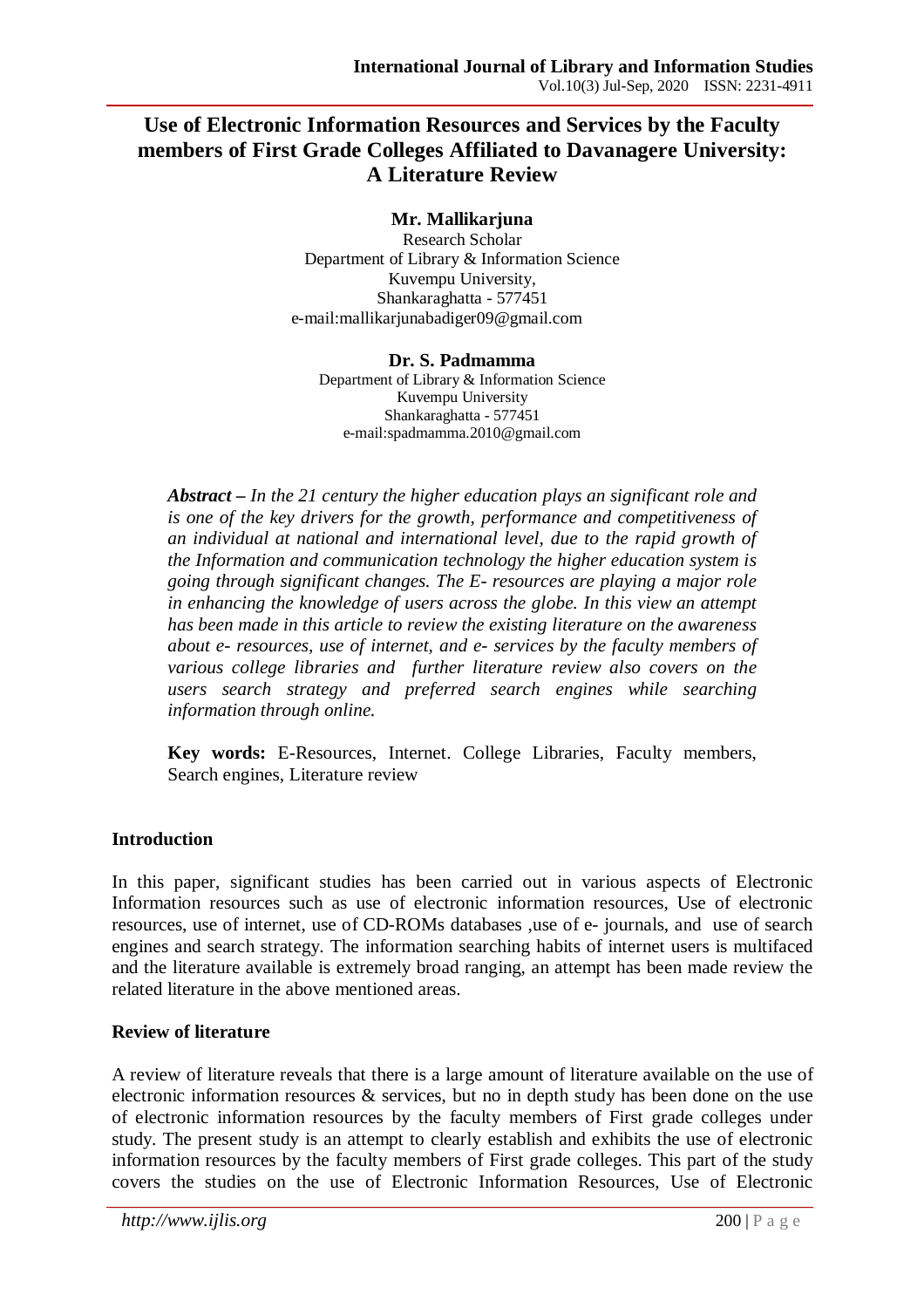Resources, Use of Internet, Use of Search Engines, Use of Search Strategy, Use of Problems and Satisfaction by Indian academics, these results has been discussed in detail.

#### **Use of Electronic Information Resources**

Murugan, M. A. (2016) conducted a Survey on Knowledge and Use of Electronic Information Resources by the Faculty of Banaras Hindu University and his results revealed that 97% of the respondents have knowledge of e-resources. 94% of faculty members are using e-resources for their teaching and research. Most of the respondents are satisfied with available E-resources in the library.

A case study carried out at Agricultural College and Research Institute, Madurai by Priyadharshini, Janakiraman, Subramanian (2015) on awareness of usage of Electronic Information Resources by the Students, Research Scholars and Faculty Members. They revealed that almost all respondents have fully awareness about the available e-resources, such as freely available through the internet, e-journals, e-books, e-data archives, emagazines, e-thesis and dissertations, e-newspapers, e-dictionaries, e-encyclopedia, CD-ROM databases and online databases. The study also found that all Faculty members were using mainly e-resources freely available through internet search engines like google, Yahoo etc., and e-journals.

Another study by Isabella, M., & Esmail, S. M. (2012), studied the usage of electronic information resources among the academic community of pharmacy colleges in Chennai City. The study found that most of the respondents frequently used and considered as the most importance e-resources, i.e. online database, e-journals, web resources, CD-ROM and enewsletter and used for the purpose of updating their subject knowledge, General knowledge and career development. The study result also found that PDF and HTML are most preferred file format for downloading articles from e-resources of the academic community of pharmacy colleges in Chennai city. It is found that more than 80% of the respondents very much satisfied with full text database and CD-ROM.

A case Study by Tyagi, S. (2011) conducted on the Use and awareness of electronic information sources at IIT Roorkee, India. The study showed that the majority of respondents marked that library possessed useful online journals and databases. Awareness among the users about the availability of the EIS was found highly satisfactory. EIS were mostly used for research needs. The EIS is better for accessing current Comprehensive information. The user's perception of e-resources as a replacement for print in meeting their information needs is 100% to a very high extent e-resources have become a substitute for printed materials.

Kaur, B., & Verma, R. (2009) in their case study at Thapar University examined the Use of electronic information resources. A total number of 504 users from the undergraduate, postgraduate, research scholar and faculty members were selected and their response was obtained with the help of a questionnaire. The findings show that users from all these categories were using e-resources, the awareness about e-resources to encourage users to use such resources to the maximum and the users are using computer center and hostels more for accessing the information. The impact of e-resources were visible from the decrease in the number of printed journals in comparison to the increase in the number of electronic journals. The use of e-journals has increased manifold. The printed material is being quickly replaced by the electronic resources.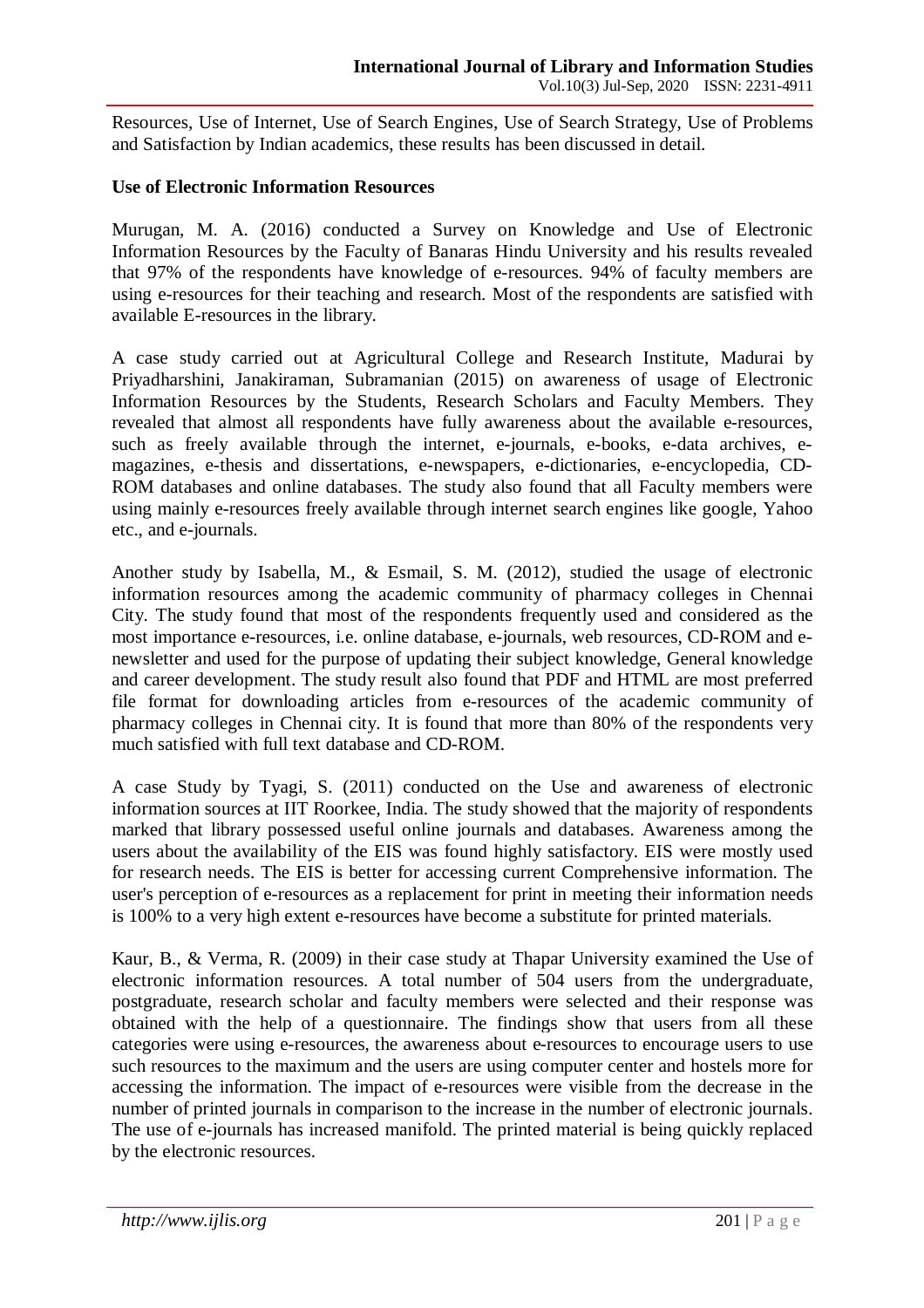Another similar study conducted by Sivaprasad et al (2009) on Teachers approach to Electronic Information Resources. The study reveals that 67.50% and 38.75% of college teachers use electronic information resources for the purpose of their classroom teaching and research work respectively. 88.75% of teachers use Internet as an electronic information resource. The study reveals that majority (78.75%) of the teachers opined that access to current information is only through electronic resources. 71.25% of respondents stated that too much information retrieved is one of the major hindrance in using.

Similarly a study by Kumar and Sampath Kumar (2008) conducted a study on Use of Electronic Information Sources by the Academic Community: A comparative study. The investigation showed that that students and faculty use the electronic information in support of their study and teaching. Although the majority of students and faculty generally feel that the electronic information sources provide faster and reliable information still they prefer to use print as well as electronic information sources.

Another study conducted by Sujatha and Mudhol (2008) on the use of electronic information sources (EIS) by the teachers/scientists, research scholars and postgraduate students in the College of Fisheries, Mangalore. It is observed the majority of respondents have rich experience in the use of electronic information sources, where 75.5% have more than 3 years of experience. Respondent's use the computer in the computer laboratory (69.1%) followed by at their home or cybercafé (60.2%) and at their departments (54.1%). E-mail is the most frequently used electronic information sources followed by e- journal (65.4%) and CD-ROM bibliographic database (60.5%). The majority of respondents (88.9%) use of EIS for the purpose of their / project work, while 87.6% use it for ongoing research work. The most popular method of EIS learning among the respondents was found that the assistance of college / friends (76.5%) and self-study (74.1%).

Rajeswari, (2005) studied the use of electronic information sources and services by faculty, research scholars and students of Sri Padmavathi Mahila University, Tirupati. It was observed that internet access, e-mail and OPAC were used by almost all the teachers. It was also found that the teaching staff and research scholars very much benefited from access to e- journals.

## **Use of Electronic Resources**

The study of Srinivasulu, P., et.al (2019) conducted on Awareness and Usage of e-resources by faculty members at the Vardhaman College of Engineering (Autonomous), Hyderabad. They found that the majority of the respondents (92.19%) are using e-resources daily. 93.87% of respondents are aware about the available e-resources in their library.The majority of the respondents (73.96%) are getting source of information on e-resources from library personnel/library circulars. Most of the faculty members (91.14%) responded that the purpose of using the e-resources for publishing articles/books. Most of the faculty members (95.31%) declared that they have acquainted with more information by using e-resources. (57.81%) of the faculty members expressed the view that the lack of time is a problem while using the eresources. The majority of the faculty members (72.39%) opined that they are highly satisfied with overall usage of e-resources.

In the similar way Madhan Mohan and Vijaya Kumar (2015) conducted study on the utilization of e-resources among the faculty members in Engineering Colleges in Karaikal region, pudhucherry. The analysis was conducted with the help of a questionnaire. A questionnaire was distributed to a random sample of 200 faculty members from different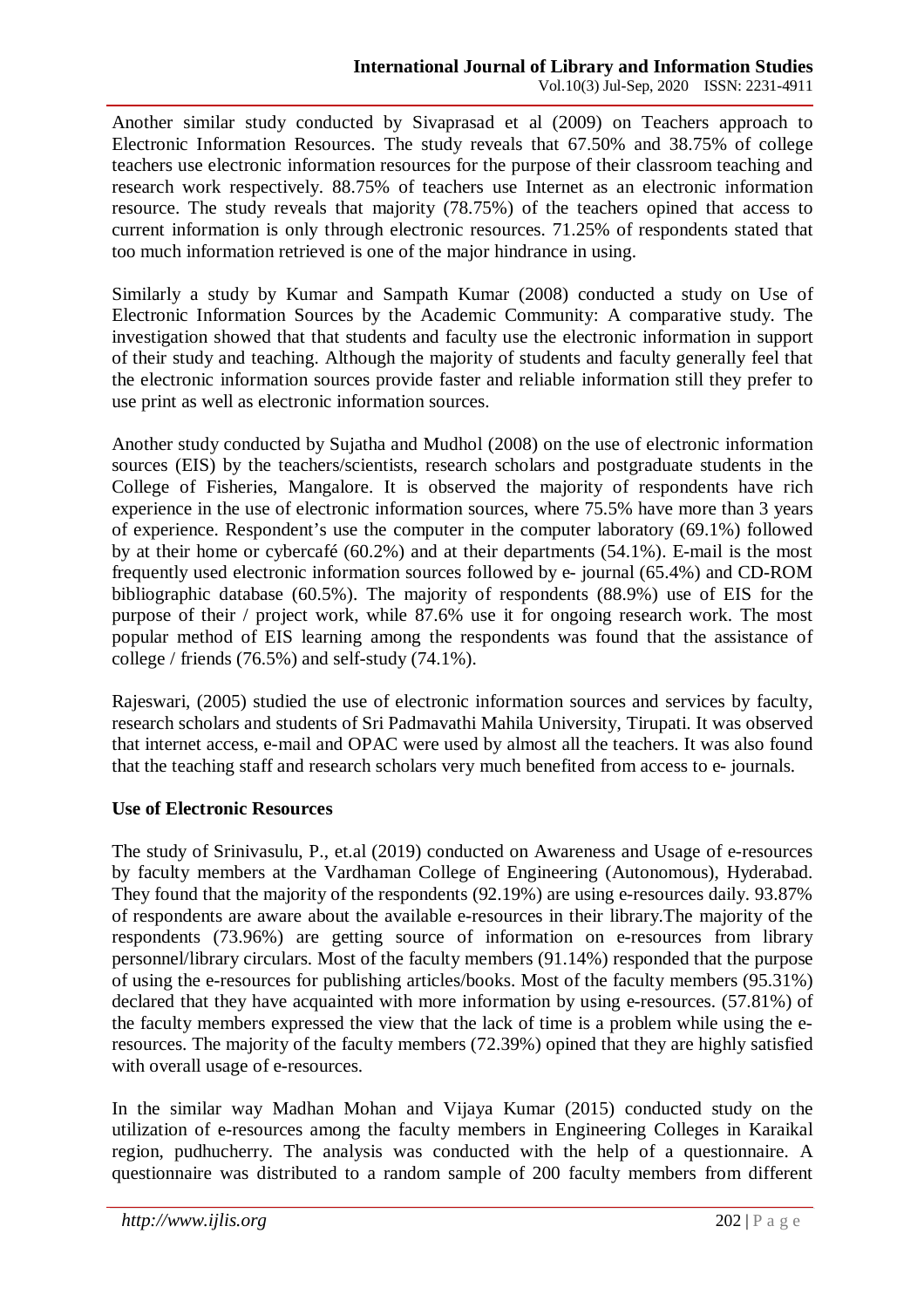Engineering and Technology institutions. They responded was 84%. Faculty members play a very important role for fulfillment of using e-resources.The attitudes of the faculty members of engineering colleges in the Karaikal district towards e journals and its different features are positive and encouraging. Faculty members are depending more on e- resources for their current information needs. Familiarity with latest tools for internet application will change their browsing technique and save precious time for get-together relevant information for their area.

Another study on the Use and search pattern of electronic resources in five autonomous engineering colleges (Bengaluru) conducted by Kumar, G. K., & Kumbar, M. (2013). They evaluated that the faculty awareness and use of electronic resources in their academic and research needs.

Further Dhanavandan, S., et al (2012) conducted study on Use of electronic resources at the Krishnasamy College of Engineering & Technology library, Cuddalore. The authors observed that Most of the students and faculty members visit the library for accessing e-resources, i.e. e-journals and e-books and they use it for their study, teaching and research purpose. The study also found problems faced by the faculty and students while accessing electronic resources, i.e. Low speed Internet connectivity. The faculty and students have demanded to increase e-resources in their specific subject. The majority (66%) of the respondents satisfied with the e-resources available in the library.

In 2012 another similar study was conducted by Sivasubramaniyan, G., & Batcha, M. S., on Dependency of Electronic Resources and Information of the Faculty Members of Pondicherry University and its affiliated colleges. The study found that the usage of e-resources among the faculty members is considerably increased. The infrastructure facility requires to be improved in some of the self-financing colleges and aided colleges for effective use of eresources provided by the University. Only very few of the faculty members are very satisfied with the service provided by their institution and others are not up to the level of expectation.

Similarly, Hadagali, G. S., et al (2012) conducted study on Use of electronic resources by post-graduate students in different universities of Karnataka.The study revealed that the information content in e-resources is better than the print versions, most of the user's access e-resources to search bibliographical information. Lack of availability of personal computers and internet bandwidth is the two main Problems faced by users. The study recommends to form a consortium at the state level to add substantial e-resources to the existing collections in the university libraries.

Another comprehensive study of Bhatia, J. K. (2011) conducted to know the usage of eresources and services by the users of degree college libraries in Chandigarh to find out the impediments encountered by the users while accessing and using the e-resources and suggest measures to take full advantage of IT to make degree college libraries more digitally resourceful and for providing data information services from the users. Teacher and students to know the impact of e-resources.

Further Thanuskodi, S. (2011) conducted a case study on Usage of electronic resources at the Dr TPM Library, Madurai Kamaraj University. The study confirmed that respondents are aware of the e-resources and various types of e-resources, e-database, and e-journals. The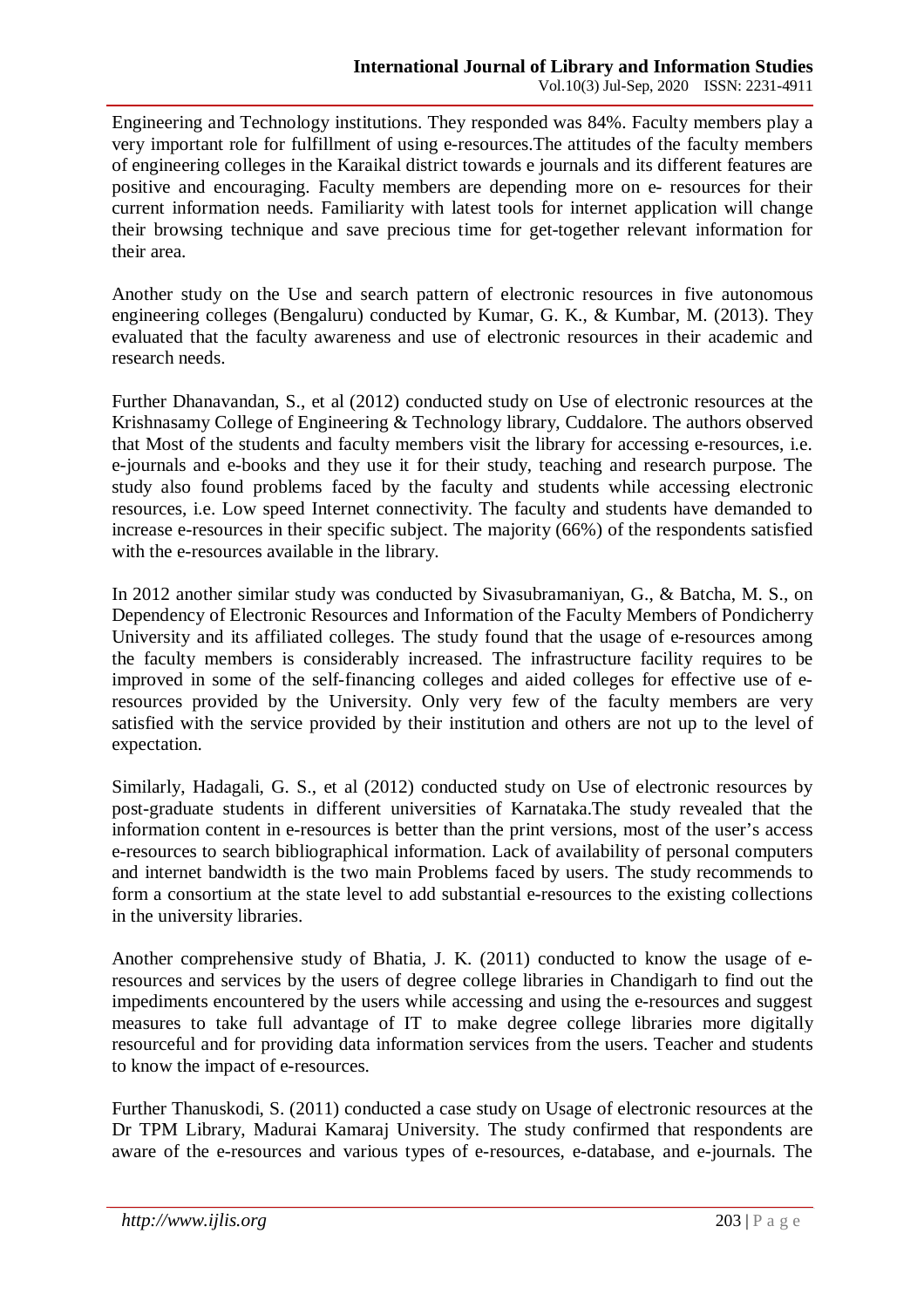study recommended the improvement in the access facilities with high internet speed and subscriptions to more e-resources at the Dr T.P.M. Library, Madurai Kamaraj University.

A survey of faculty members at HKBK college of Engineering by Mulla, K., (2011). The author suggested that the library must conduct training programs for faculty members regarding how to use electronic resources frequently and also concluded that the majority of the respondents are using electronic resources for relevant information in their subject knowledge and teaching purposes.

In case of the study conducted by Natarajan, K., et al. (2010) on Use and user perception of electronic resources in Annamalai University. The study reveals that despite the availability of a wide range of e-resources the frequency of their use is low. For this the study also identified the reasons are lack of time, lack of awareness, lack of subject coverage and slow downloading.

Another comprehensive study of by Patil, D. B., & Parameshwar, S. (2009) on faculty members and research scholars Use of electronic resources in Gulbarga University. The study revealed that the availability of electronic resources in the Gulbarga University Library are much helpful in fulfilling their information needs. There is need to train the faculty and research scholars in using the electronic resources. Further, there is a need to include a number of journals in the UGC-Infonet Consortium.

Another an Empirical Study conducted by Alwarammal, R., et al (2009), onthePromotion and usage of Electronic Resources by the students and faculty member in Engineering Colleges in Tamil Nadu, India They found that the 50% of the faculty and students are aware, and also actively used the electronic resources. Maximumnumber of the users preferred e-journals and e-databases for quick searching and downloading for their project work, presentation of conference and seminar, research work and continuing professional development.

Another similar study conducted by Kumar, A. (2009) on the usage of electronic resources in Business Schools in India, FIIB. The study found that most of the respondents are aware of the e-resources and they considered the importance of the e-resources is very much required for study, teaching and research. The study found that problems i.e. sometime the host website speed is very slow while accessing e-resources by the respondents.

## **Conclusion**

From the above studies it is observed that numbers of studies has been carried out on the use of electronic information resources by the faculty members of different colleges including first grade colleges, most of these studies were undertaken on various aspects like use of internet, awareness and use of electronic information resources and services, frequency and purpose of using internet and electronic resources, and search engines, search strategies used while searching the information through online.

## **References:**

1. Murugan, M. A. (2016). Knowledge and Use of Electronic Information Resources by the Faculty of Banaras Hindu University. *Library Waves-A Biannual Peer Reviewed Journal*, *2*(2), 105-108.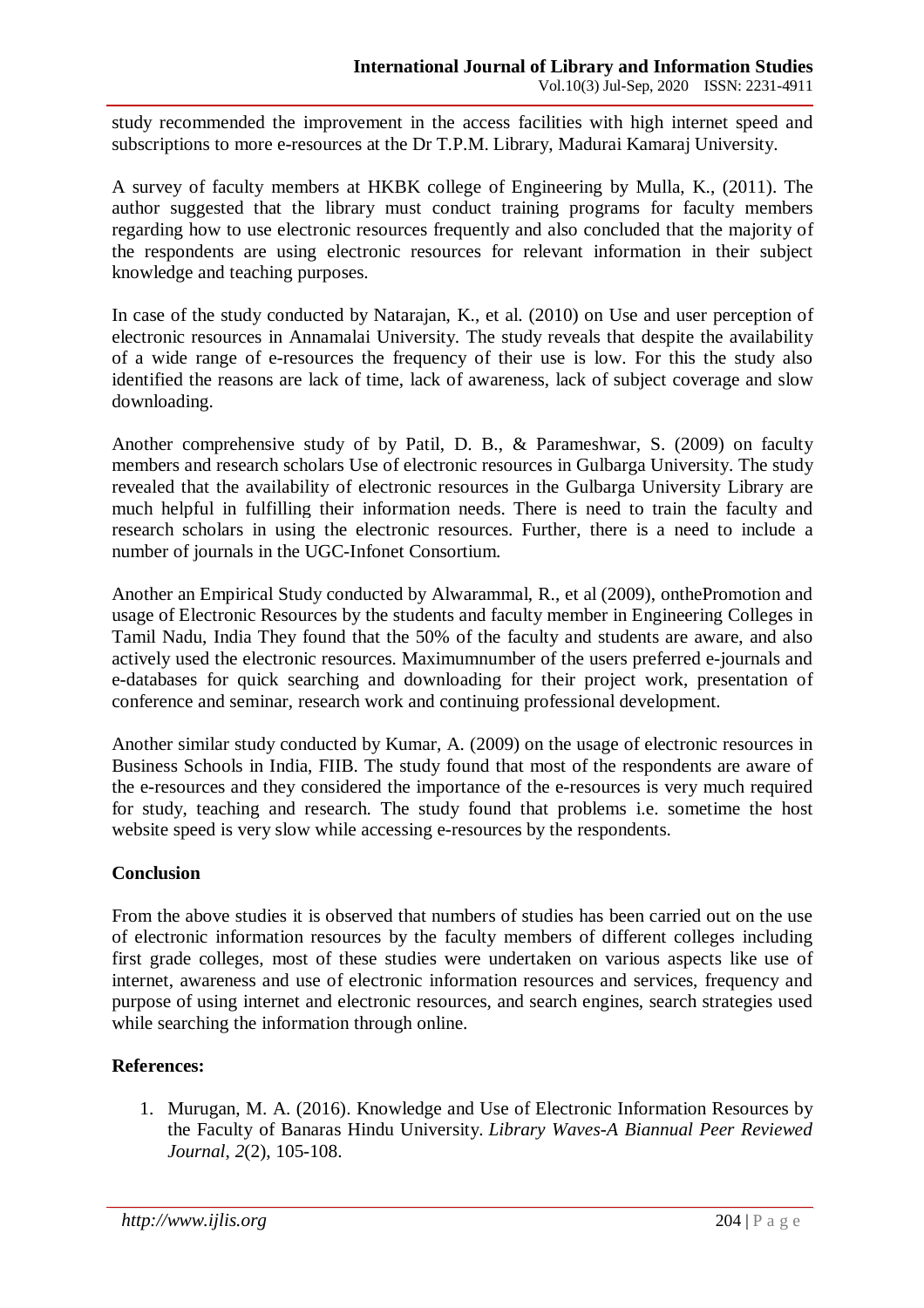- 2. Priyadharshini, R., Janakiraman, A., Subramanian, N. (2015). Awareness in usage of e-Resources among users at Agricultural College and Research Institute, Madurai: A case study, European Academic Research, 2 (2) 14816- 14823.
- 3. Isabella, M., &Esmail, S. M. (2012). Usage of electronic information resources among the academic community of pharmacy colleges in Chennai City. Journal of Advances in Library and Information Science, 1(1), 26-30.
- 4. Tyagi, S. (2011). Use and awareness of electronic information sources at IIT Roorkee, India: A case study. JLIS. it, 2(1).
- 5. Kaur, B., &Verma, R. (2009). Use of electronic information resources: A case study of Thapar University. *DESIDOC Journal of Library & Information Technology*, *29*(2), 67-73.
- 6. Kumar, B. T., & Kumar, G. T. (2008). Use of electronic information sources by the academic community: a comparative study.6th International CALIBER-2008, University of Allahabad, Allahabad, February 28-29 & March1, 2008.
- 7. Sujatha H.R., and Mudhol M.V., (2008). Use of electronic information sources at the College of Fisheries, Mangalore, India. *Annals of Library and Information Studies***.**  Vol. 55, (September), pp. 234-245.
- 8. Rajeswari D., 2005. Use of information sources in digital environment: A case study. Multiligual Computing and Management in Networked Digital Environment.proceding of the 3rd International CALIBER, INFLIBNET center, Kochi, India, pp.705-711.
- 9. Srinivasulu, P., Balu, C. C., & Narendra, A. (2019). Awareness and Usage of eresources by faculty members at Vardhaman College of Engineering (Autonomous), Hyderabad: A Study. *Library Philosophy and Practice*, 1-16.
- 10. Kumar, G. K., &Kumbar, M. (2013). Use and search pattern of electronic resources in five autonomous engineering colleges (Bengaluru). Trends in Information Management, 8(2).
- 11. Dhanavandan, S., Esmail, S. M., &Nagarajan, M. (2012). Use of electronic resources at Krishnasamy College of Engineering & Technology library, Cuddalore. Library Philosophy and Practice, 1(1), 1-8.
- 12. Sivasubramaniyan, G., & Batcha, M. S. (2012). Dependency of Electronic Resources and Information by the faculty Members of Pondicherry University and its affiliated colleges–A Study. *International Journal of Engineering Research and Development*, *2*(3), 16-21.
- 13. Hadagali, G. S., Kumbar, B. D., Nelogal, S. B., &Bachalapur, M. M. (2012). Use of electronic resources by post-graduate students in different universities of Karnataka State. *International Journal of Information Dissemination and Technology*, *2*(3), 189.
- 14. Bhatia, J. K. (2011). Use of electronic resources in degree college libraries in Chandigarh. *DESIDOC Journal of Library & Information Technology*, *31*(6).
- 15. Thanuskodi, S. (2011). Usage of electronic resources at Dr TPM Library, Madurai Kamaraj University: a case study. *DESIDOC Journal of Library & Information Technology*, *31*(6).
- 16. Mulla,K, (2011) the study examined the use of Electronic Resources by faculty members in HKBK college of Engineering: A survey, *Library Philosophy and Practice*, 1522-0222.
- 17. Natarajan, K., Suresh, B., Sivaraman, P., &Sevukan, R. (2010). Use and user perception of electronic resources in Annamalai University: a case study.Annals of Library and Information Studies, Vol. 57, March 2010, pp. 59-64.